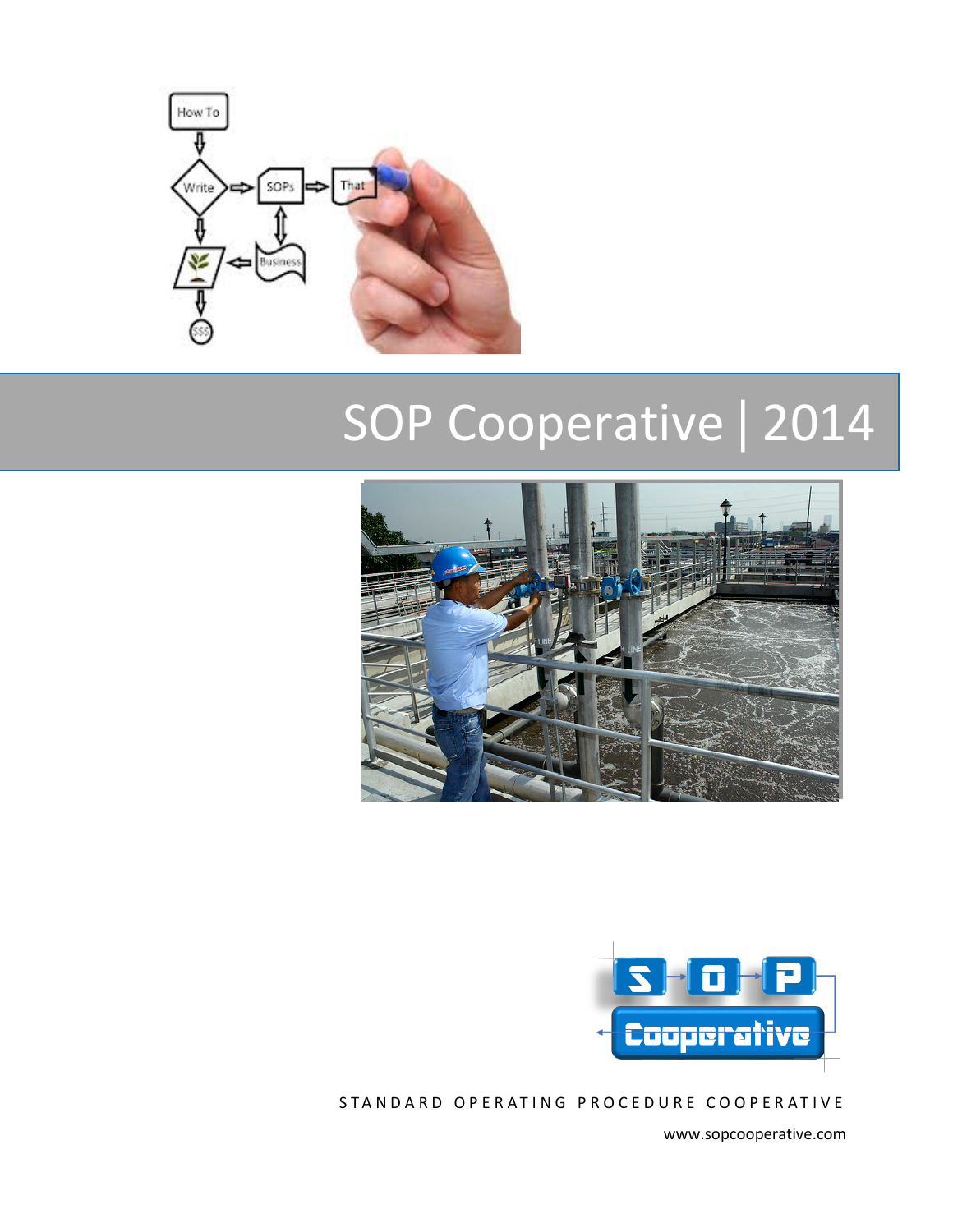### **Message from the Directors**

It is with great pleasure that we send out our first Annual Report for the Standard Operating Procedure (SOP) Cooperative.

The SOP Cooperative was formed in 2013 and expanded in 2014 to address the common need for all water and wastewater utilities to develop, update, and provide training on standard operating procedures (SOPs). The SOP Cooperative provides the opportunity and structure for cross utility sharing of SOPs.

We would like to thank our seven Colorado charter utilities for their support, advice, patience and humor as we got things off the ground in 2014.

- City of Aurora
- City of Boulder
- City of Fort Collins
- City of Loveland
- Colorado Springs Utilities
- Denver Water
- Littleton/Englewood Wastewater
- Pueblo Water

We look forward to your continued support in 2015 as we grow and adapt. We also look forward to welcoming new members and expanding beyond Colorado borders.

2014 saw the launch of the SOP website which houses the SOP library, member information, calendar of events, discussion board, and more. The SOP library started the year at about 30 SOPs and ended at over 150 SOPs. The Cooperative hosted five conference calls and one workshop for members covering various SOP topics. Jeff and Clare also made individual visits to the charter members to assess how members value the Cooperative.

Please read the following pages for more information and details on what we plan to accomplish in 2015.

Thanks for reading,

Jeff Ophy

Director Co-Director

Changlas Com

Jeff Oxenford Clare Haas Claveau, PE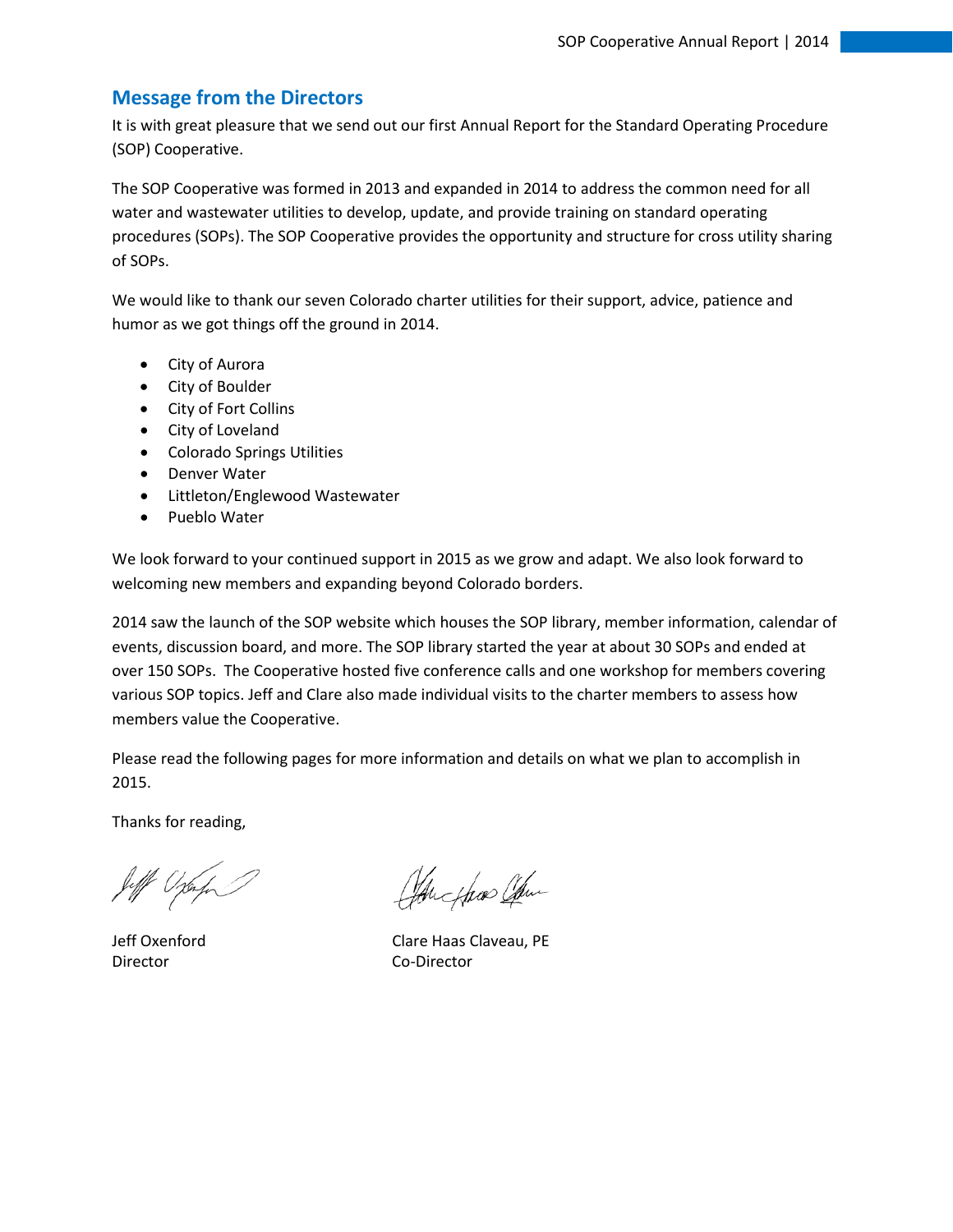### **2014 Services Provided**

With our staff of two and our membership of seven utilities we are quite proud of what we achieved in 2014. The highlights are summarized below.

# **SOP Library**

The SOP library contains SOPs collected from member utilities, non-member utilities, and web searches of open sources. The library has grown from 30 at the beginning of the year to over 150 SOPs at the end of 2014. It also includes:

- SOP checklists lists that identify common and unique components of core SOPs
- Cooperative Member SOP lists allows members to see other member's SOPs and contact them for more information

# **SOP Cooperative Member Website**

An SOP Cooperative website was created to house the SOP library and a number or other elements including:

- News and updates
- Calendar/Meetings
- Tools and Templates
- Discussion Forum

The website is a Google based platform that has proven its pros and cons. It's inexpensive but has some challenges we're working through. While it serves its purpose for now, as the Cooperative grows, so too will the progression of the website and database platform.

# **Workshop, Individual Meetings, and Conference Calls**

While the SOP library and website are the primary basis and driver of the SOP cooperative, one of the benefits of membership is the ability to connect with other utility members. The Cooperative provides this opportunity through conference calls and workshops. While initially it was thought that workshops would be the norm, conference calls on a routine basis have proven to be the most popular and efficient means to communicate and share on SOP topics. In 2014, conference calls were held on:

- Main Break SOPs
- Emergency Communication SOPs
- SOPs for SOPs
- Distribution System Core SOPs
- Cooperative Update

In 2014, Jeff and Clare also spent time with individual members interviewing their experience to date with the SOP Cooperative. The discussions were summarized and presented in a conference call in September 2014. The discussions indicated a number of consistencies in the benefits of the Cooperative.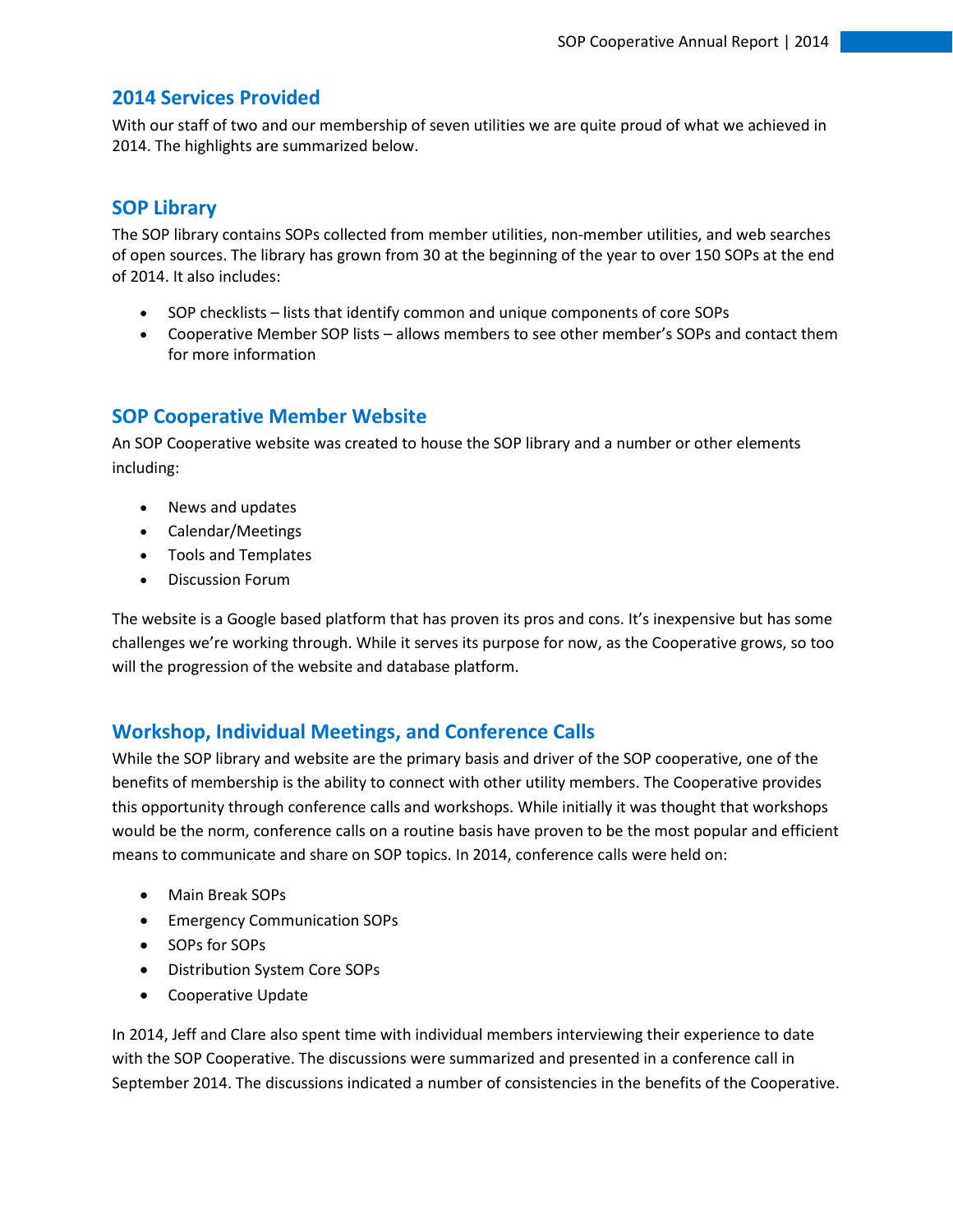These included:

- Retention of SOP knowledge
- Improvement of internal consistency
- Continuous improvement Comparing SOPs with other utilities
- Sharing of knowledge with others/ networking
- Training opportunities TUs

# **Core SOPs**

The idea of "core SOPs," was launched in 2014 to help target SOP collection and development. A core SOP has been defined as an SOP that is common to every utility and should be in every utility's library of SOPs. For each core, key SOPs will be identified, checklists will be developed for key SOPs, and a training workshop will be held. Work began in 2014 on two cores:

- Distribution system core
- Preliminary wastewater treatment core.

### **Publications**

"How Can Utilities Capture Knowledge to Create Standard Operating Procedures?" was published in the November 2014 edition of Opflow. This article was written by Jeff and co-authored by Clare. While an opportunity to share knowledge, an article like this also helps to get the word out about the SOP Cooperative.

# **Conference Presentations**

At the 2014 RMSAWWA/RMWEA Joint Annual Conference, in Albuquerque, New Mexico, Jeff and Clare presented the following presentations:

- Standard Operating Procedures, A Picture is Worth a Thousand Words
- Is Your Main Break SOP Broken? A Simplified Guide to Developing a Main Break Standard Operating Procedure
- Capturing Knowledge and Improving Consistency through Standard Operating Procedures

# **Members**

2014 member utilities included:

- City of Aurora
- City of Boulder
- City of Fort Collins
- City of Loveland
- Colorado Springs Utilities
- Denver Water
- Littleton/Englewood Wastewater
- Pueblo Water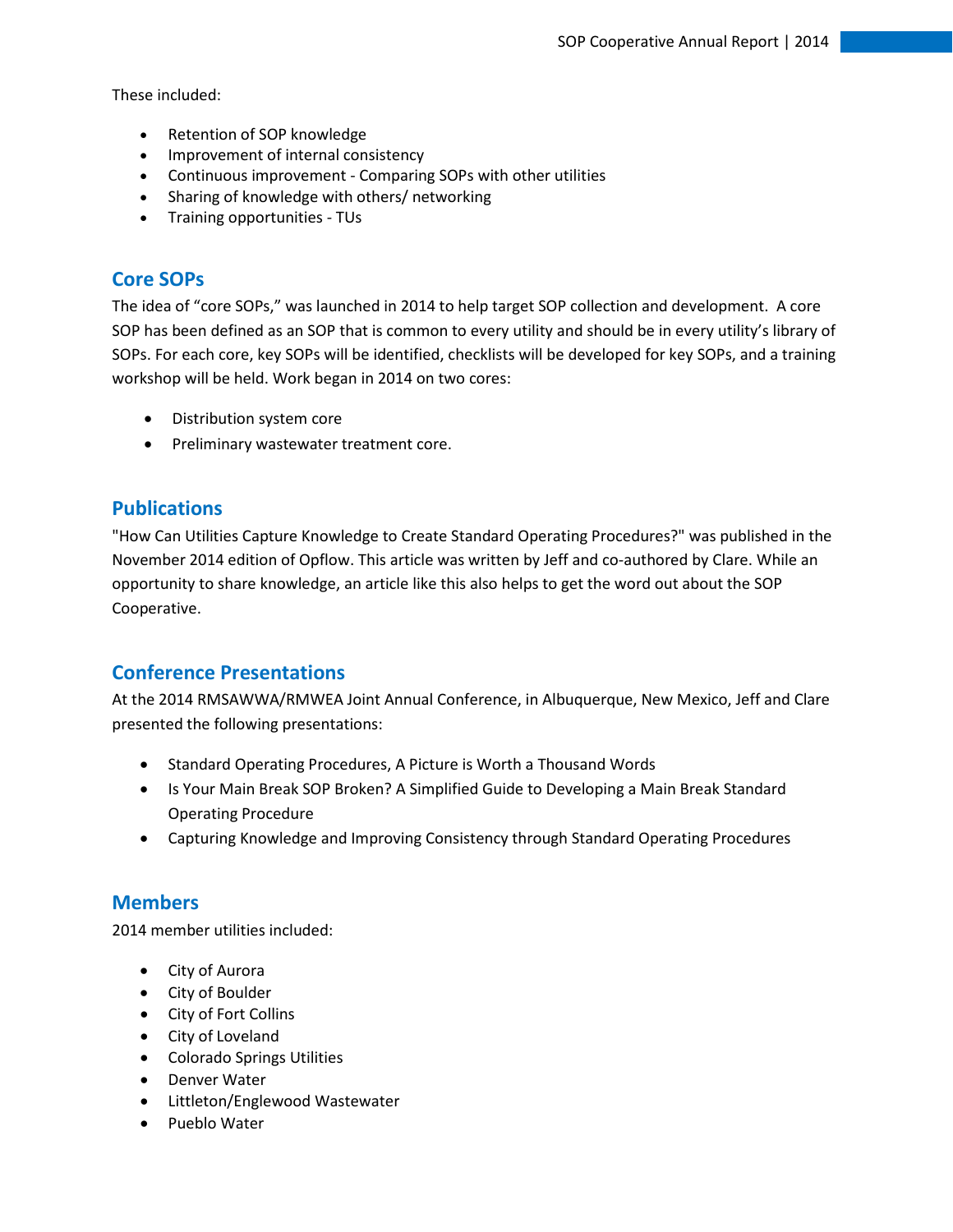# **Resources and Financial Management**

In 2014, SOP Cooperative income came solely through membership fees. Income was used for salaries for Jeff and Clare, travel, web services, and workshop/conference call expenses.

# **Balance Sheet**

|                               | FY-2013 | FY-2014  |
|-------------------------------|---------|----------|
| <b>Current Assets</b>         |         |          |
| <b>Accounts receivable</b>    | 6000    | 16000    |
| <b>Fixed Assets</b>           |         |          |
| <b>Property and equipment</b> |         |          |
| <b>Total Assets</b>           | 6000    | 16000    |
|                               |         |          |
| <b>Current Liabilities</b>    |         |          |
| <b>Accounts payable</b>       | 6000    | 16000    |
| Other                         |         |          |
| <b>Long-term Liabilities</b>  |         |          |
| Other                         |         | $\Omega$ |
| <b>Total Liabilities</b>      | 6000    | 16000    |

# **Looking Forward**

**Finance:** Membership fees for 2015 will structured the same as 2014. To increase operating revenues, our goal is to increase membership and pursue financial grant opportunities.

| <b>Population Served</b> | Cost / Year<br>(2015) |
|--------------------------|-----------------------|
| > 50,000                 | \$2,500               |
| $10,000 - 50,000$        | \$1,500               |
| $1,000 - 10,000$         | \$1,000               |
| < 1,000                  | \$500                 |